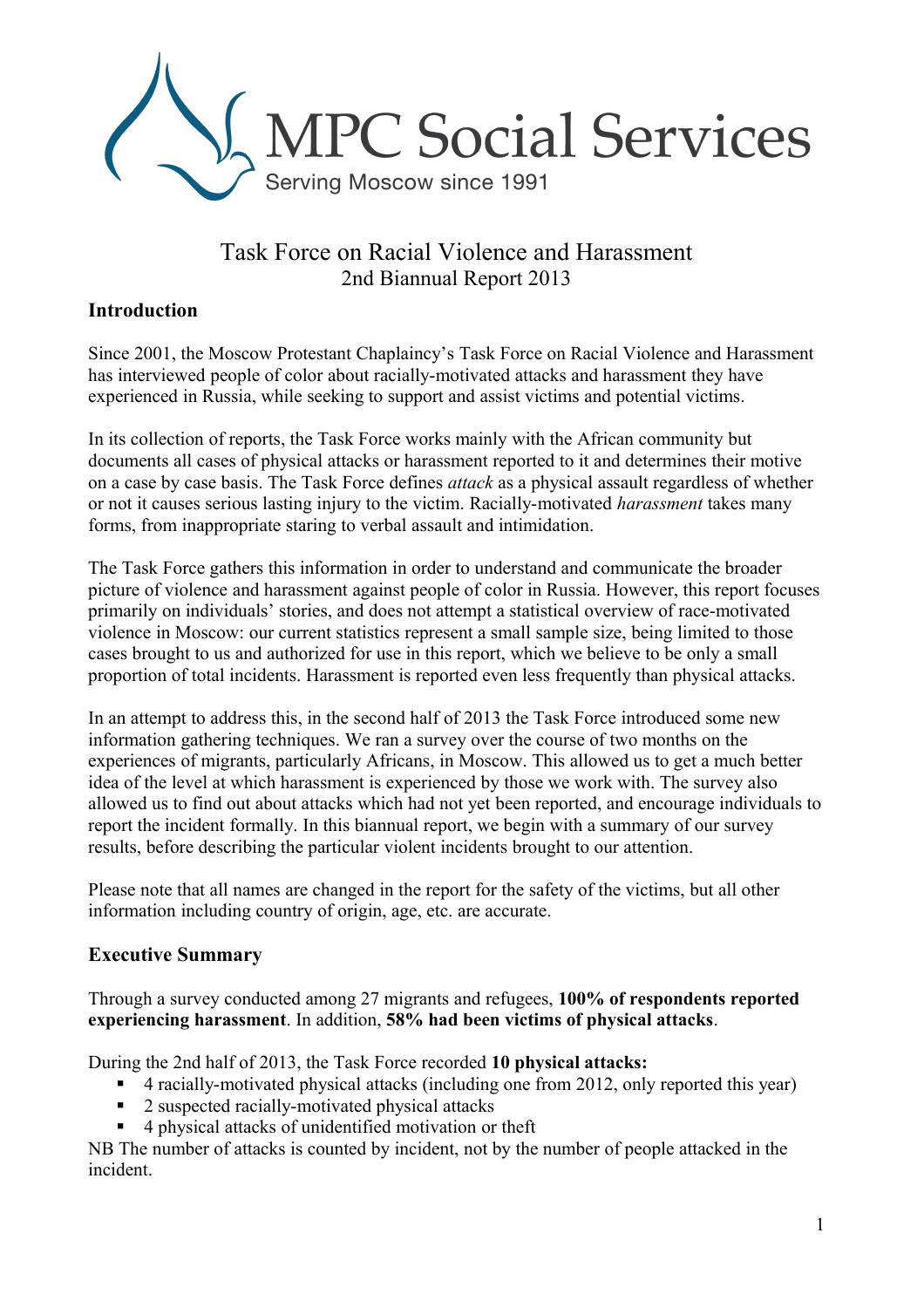### **Survey Results**

In a survey conducted in October and November 2013, the Task force gathered information from 27 migrants and refugees on their experiences of living in Moscow. Of those surveyed, 88.5% were male and 11.5% were female (N.B. This reflects the ratio of users of our drop-in center, but we acknowledge that it does not reflect the distribution of migrants in Moscow). The countries of origin of the respondents were as follows:

- $O$  DRC 31%
- $\circ$  Cameroon 15%
- $\circ$  Ivory Coast 23%
- $\circ$  Ghana 3.5%
- $\circ$  Togo 3.5%
- $\circ$  Guinea 3.5%
- $\circ$  Philippines 3.5%
- o Burkina Faso 3.5%
- $\circ$  Unstated 15%

#### **Harassment**

100% of those who responded surveyed had personally experienced what they describe as racially motivated harassment in Russia. 12.5% say they experience harassment on a daily basis; a further 12.5%, several times a week; 12.5% on a weekly basis; and an additional 25%, several times a month. This totals 62.5% who experience race-based harassment several times a month or more.

#### **Race-based violence**

65.4% of those surveyed have personally experienced what they believe to be racially motivated violence in Russia. 94.1% of those surveyed had not reported the incident(s) at the time of the interview (although some of these incidents are captured in the summaries below). In addition, 80.8% know someone who has personally experienced race-based violence in Russia.

## **Violent Incidents**

*Reports received July-December 2013 regarding incidents from 2012:*

**Before midnight on 11 August 2012**, a 29-year-old political refugee named Michel from the Democratic Republic of Congo was attacked at the Butova train station. Three white Russian men under the age of 30 approached him and began beating him. They insulted him, using racial slurs such as "monkey" and saying that "a monkey cannot get rich." They robbed him of all his possessions, stealing the cash he had on hand, his two mobile phones, a guitar, and his passport. The attackers quickly fled after robbing him. There were no immediate witnesses to the attack, but as Michel began to make his way back to the train station, the police arrived. After they arrived at the scene of the attack and saw that the assailants had fled, the police did not take any further action to find them. They escorted Michel away in an ambulance to the hospital.

As a result of the attack, Michel sustained injuries all over his body, particularly his head. He was treated at a Russian hospital and filed a police report with the transportation authorities at the Prospekt Mira metro station. Michel is now fully recovered. This was the first physical attack he had suffered during his three-month stay in Russia; he remains in Russia and has not experienced further violence

#### *Reports received July-December 2013 regarding incidents from the same period:*

**Around 4pm on a day in July** (exact date not known), a 32-year-old man named Eric from Ivory Coast was attacked outside the Shelkovkaya metro station where he was passing out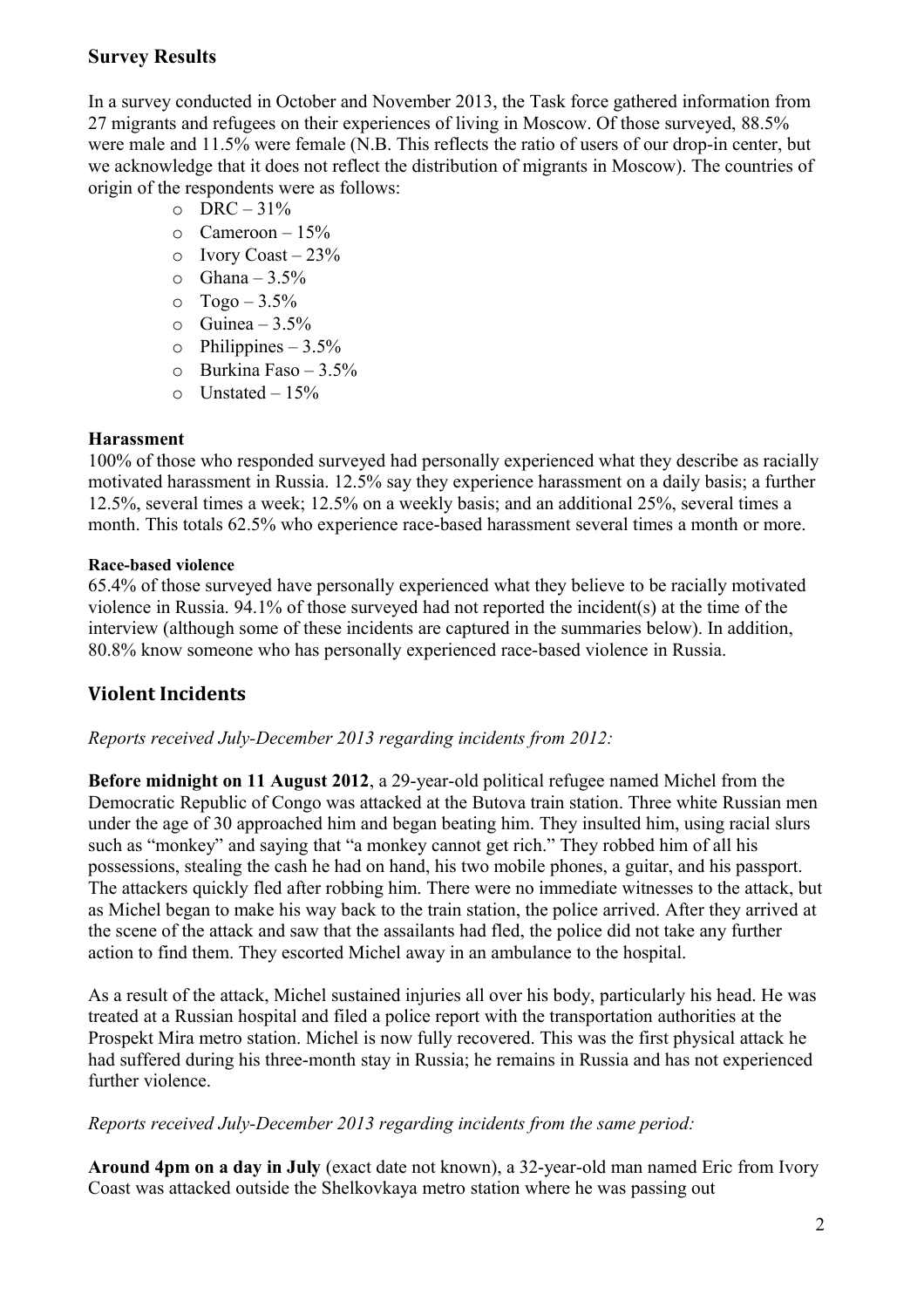advertisements. A white Russian man, aged 27-30 years old, approached him and, without warning, punched him in the chest. Before Eric could react, four more white Russian males approached him saying "Russia is for Russians." The assailants quickly fled afterwards. A coworker of the victim (an Eastern European woman) witnessed the attack and summoned the metro police. When the police arrived and saw that the men had already left the scene, they took no further action.

As a result of the attack, Eric suffered chest pains. He did not seek medical treatment immediately, as he feared going to the hospital because he did not have the required migration documents. He went to see a pharmacist after the attack and was given some medication to treat the pain. He did not file a police report at the time because he again feared being caught without documentation. Eric recovered from the attack, which was the first physical attack he has suffered during his almost two year stay in Russia. However, he was attacked again in September (report below).

**Around 6pm on 27 August**, Karl, a 24-year-old man from Ivory Coast, was handing out advertisements at the Mayakovskaya metro station. A drunk Russian man under 30 approached another Russian man, who was also handing out flyers, and attacked him. He then turned to Karl and grabbed him by the collar. He tried to provoke Karl to respond and fight back, but he initially resisted. Then the man hit him, so Karl began to fight back. The attacker ran to a pay phone and began making phone calls. Witnesses to the attack urged Karl to leave, fearing that the drunk man was calling the police or additional people to join the fight.

Karl sought medical attention at the MPC Medical Advice Center. He suffered severe swelling and pain in his hand, and grazes on his leg. He did not report the attack to the police because he does not speak Russian and does not have legitimate documents. It is the first time he has been attacked since arriving in Moscow in May 2012.

**Around 8pm on 1 September**, a 38-year-old man named Benjamin from the Democratic Republic of Congo was distributing flyers outside the front of the Leningradskiy railway station. He was suddenly punched on the left side of his head by an attacker from behind. As he turned to see who had done it, six Russian men, aged around 25-30, jumped on him and started beating him. They began shouting things like "black, what are you doing here? Go away!" He managed to grab hold of one of them and started to fight back, but the other five continued to hit him from behind. Eventually they began to disperse and left him on the street. He could not follow them as his head was hurting too badly. Witnesses were passing by as it happened but nobody stopped to help him.

Benjamin suffered intense pain in his head and as a result, could not sleep for two nights. He also experienced severe swelling in his left cheek, bleeding inside his mouth, and cuts on his knee. He sought medical help at MPC's Medical Advice Center. He did not file a report with the police because he does not have documentation, and says that friends of his who have sought help from the police have always been asked to show their documents before anything further is done. It is the second time that he has been attacked in his two years living in Moscow.

**In the early evening in late September** (exact date not known), Eric, the same 32-year-old man from Ivory Coast that was attacked in July, was attacked again outside the Mendeleevskaya metro station where he was passing out advertisements. One white Russian man (age unknown) exited the metro and approached him, gesturing in a way that implied he wanted to kill him. Eric responded by saying "thank you"; this angered the man, who then punched him in the head. Eric immediately went down into the metro to get the police, but by the time they arrived back at the scene of the assault, the attacker had already fled. Two Congolese men who were near Eric at the time witnessed the attack. It does not appear that the police took any further action once they realized that the attacker had fled.

Eric did not seek medical treatment immediately after the attack and has since recovered from his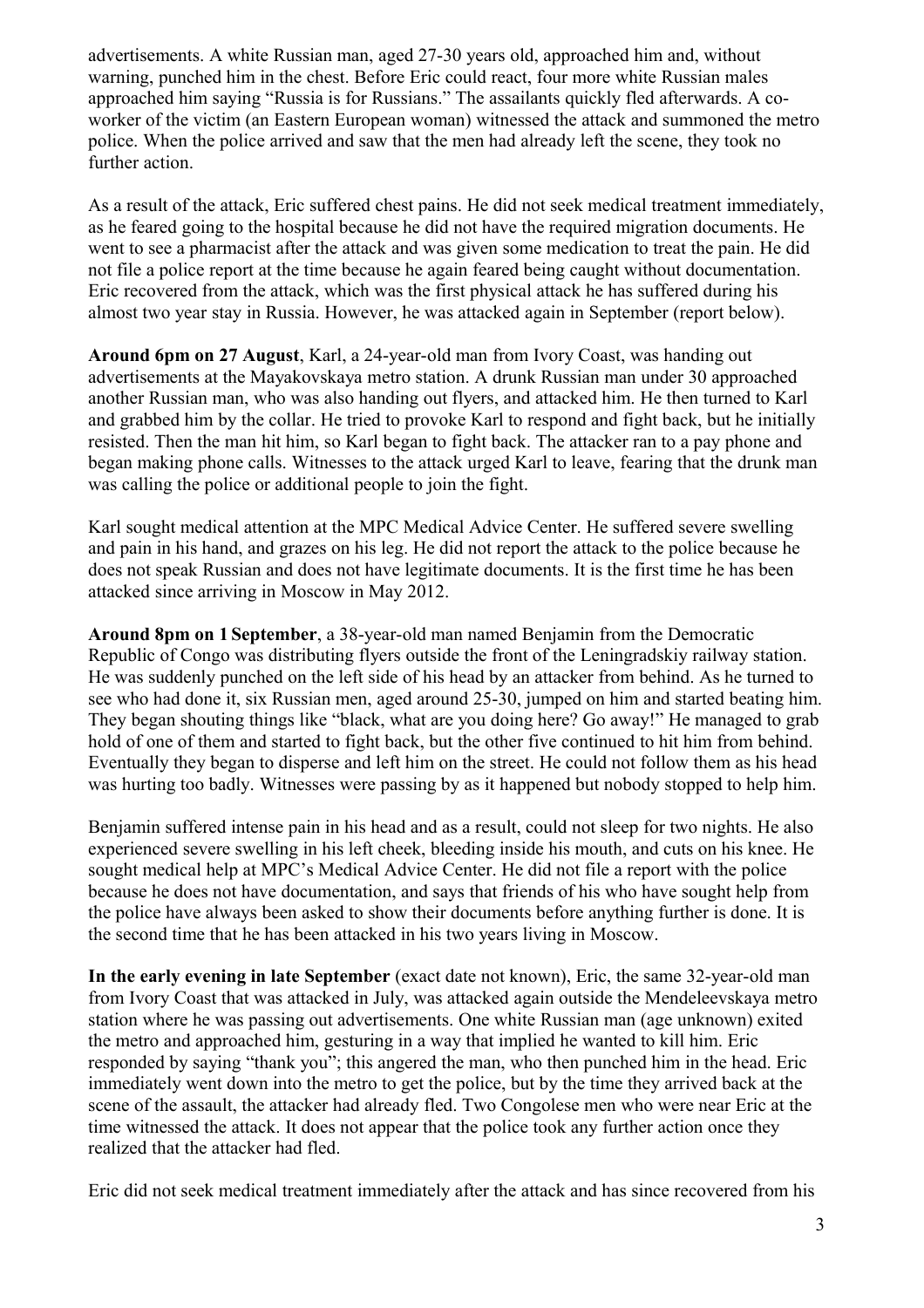injuries. He did not file a police report at the time because he feared being caught without documentation. This was the second physical attack he had suffered during his almost two year stay in Russia; the previous one occurred in July 2013.

**Around 2am on 24 September,** Yusuf, a 17-year-old man from Guinea Conakry, was driving his taxi and was stopped by a Caucasian man, possibly Armenian, aged 30-35, who asked for a ride to Vladykino metro station. When they arrived, the man asked him to drive into a car park near the station. Yusuf saw that there was a guard at the entrance so was confident enough to drive in. However, he found that the man had two friends waiting for him, possibly an Armenian and an Azerbaijani, both aged 30-35. The man asked him to open the back doors and let his friends in. Yusuf told him that this had been his last job for the night and he was not taking any more customers. The man started to hit him and punch him in the face, before forcing the back doors open and letting his friends in. The attack continued and Yusuf struggled to defend himself and get out of the car. However, the man produced a knife and threatened him. He forced him to give him everything he had: his money, phone, car keys, documents, vehicle documents, driving license, jacket and shoes. The attackers then pushed him out of the car and drove away in it.

As well as losing everything he had, Yusuf suffered a swollen cheek, bleeding nose and sprained wrist. He sought help at the MPC Medical Advice Center. He also reported the incident to the police at Vladykino, who treated him well. They told him they would check the security cameras and advised him to contact his embassy to replace lost documents. This is the second time Yusuf has been attacked in his one year and two months in Moscow.

**Around midnight on 28 September**, Jacques, a 26-year-old man from Guinea, was heading home from work. While on the platform waiting for the train at the Yugo-Zapadnaya station, someone hit him on the head from behind. He was knocked to the ground, and two other men joined in the attack. They said "N\*\*\*er, go home" several times. It is not clear if the three perpetrators were together prior to the attack, or if they were unconnected bystanders who chose to join in. Jacques was punched and kicked several times. No one at the metro station tried to stop the attack, assist him, or call the police. His backpack was stolen, which had his passport in it. He was beaten several times in the head.

Jacques suffered a sprained wrist, and several cuts and bruises on his head and torso. He experienced headaches for two weeks following the attack and finally sought medical treatment at MPC's Medical Advice Center. Jacques did not file a police report because he was previously attacked in June of this year and the police did not do anything.

**On the morning of the 4 October**, Joseph, a 29-year-old man from the Democratic Republic of Congo was working handing out flyers at Krasnopresnenskaya metro station. A Russian man approached him and asked for a lighter, but he told him he did not have one. The man started to walk away, but then turned back and once again asked for a lighter. When Joseph said no, the man punched him in the chest. Joseph quickly ran into the metro and the man did not follow.

Fortunately, Joseph was wearing a padded jacket and did not sustain any injuries. He did not report the incident to the police because he says he has no interest in talking to them. This is the sixth time he has been attacked (four of which were by the same man on consecutive days) since his arrival in Moscow in June 2011. One of these attacks took place in June 2012 and was reported in the Task Force's last Annual Report.

**At around midnight on 16 October**, Dawud, a 40-year-old man from Ivory Coast, was driving his taxi and received a call from a friend in Mitino asking him to come and collect him. He drove to Mitino, met his friend and they stood talking outside of the car for a few minutes. Five young men from the Caucasus, whom he had met before, approached them. The men were armed with guns and knives. They forced Dawud and his friend into the car and told them to drive. They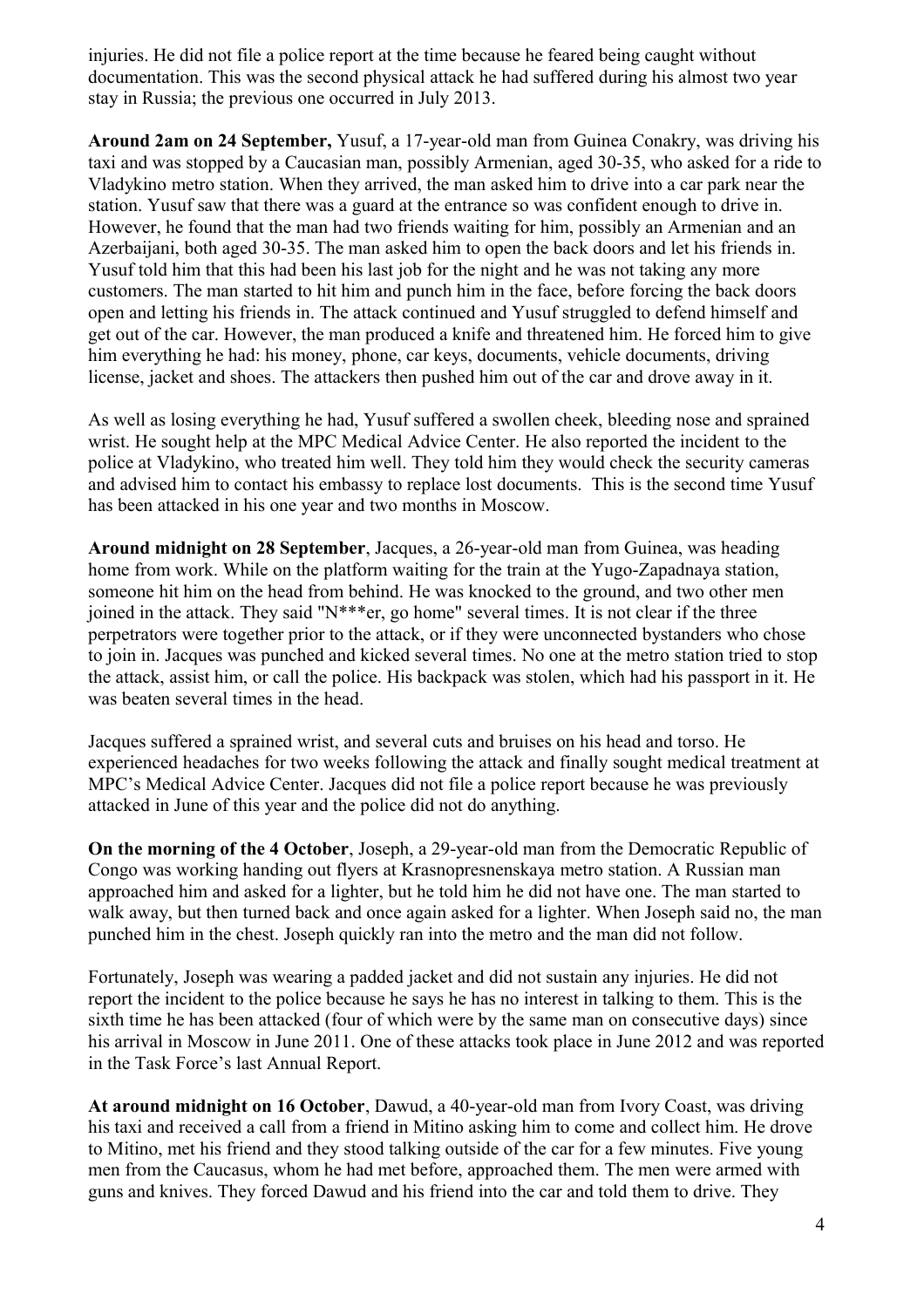drove outside of Moscow, beyond the MKAD ring-road, and into the forest. Shortly after arriving in the forest, Dawud's friend escaped from the car and ran away. The men threatened Dawud, took his wallet and phone, and asked for the pin-codes for his credit cards. He gave the code for one, and one of the men left to find a bank. He took out 14000r and called to say the code was correct. The men asked how much money was in the account; Dawud said he was not sure and they began to hit him. The men then asked for the code for the second card: he said he did not know it. They turned on Dawud and continued beating him. He eventually managed to escape from the car and half ran, half crawled to the road. He tried to stop a car, but it hit him in the side. One car stopped at a crossroads and he attempted to open the door but the man locked it and drove away. After failing to get any cars to stop, he grabbed the roof-rack of a car that had slowed down at a traffic light, pulled himself onto the roof as it was driving, and hit the screen to get the driver's attention. Eventually the driver stopped and understood that Dawud had been attacked, as he said "bandit, bandit" to help explain what had happened. The man drove him to the nearest electric train station and he found his friend also waiting there. They had to wait an hour for a train and came into Moscow at 5:30am.

Dawud suffered a deep wound in his chin, as well as pain throughout his body, especially in his side where the car hit him. He sought help at MPC's Medical Advice Center where he was given painkillers and a basic dressing, then referred to a hospital for stiches. He was initially interested in reporting to the police, but later changed his mind, expressing fear and doubt that it would come to anything. This is the second time that Dawud has been attacked in his 14 months in Moscow.

**Around 8pm on 30 November**, Robert, a 27-year-old man from Ivory Coast, was standing by himself on a train station in Moscow Region on his way home from work. He noticed three 18- 20-year-old Russian-speaking men approach the area where he was standing. The men did not immediately engage him, but as the train approached one of them pulled a heavy iron rod out of his jacket and struck Robert in the jaw. Robert was momentarily dazed and fell to the ground, and the man with the pipe then proceeded to kick him while he was on the ground. The three men then fled the scene. One bystander helped Robert get up but then got on the train and left him; there were many other witnesses but no one else helped: they all got on the train and it pulled away.

Robert suffered severe pain and swelling in his jaw, and struggled to eat solid foods. He received help at MPC's Medical Advice Center, and was referred to a specialist for an x-ray. His jaw may need to be wired, and MPC is working with partners at Civic Assistance Committee to find funding for this. Robert did not report to the police because of his irregular visa status. This is the first time Robert has been attacked since moving to Moscow one and a half years ago.

### **Task Force News**

The Task Force held two Community Events in the second half of the year, to provide support and advice to the African community in Moscow. The September event began with an overview of the work of the Task Force, then focused on building Russian language skills for everyday situations, especially for those newly arrived in Moscow. Participants had a chance to practice their Russian skills in mock 'shops' and 'metro ticket desks', where correct answers were rewarded with actual food items and metro tickets. The event concluded with a time of informal socializing and lunch.

In December, a second Community Event focused on the topic of race-based harassment, and how to respond to it. Participants shared and discussed their own experiences and the best ways to react in difficult situations. The Task Force offered tips and suggestions, but also encouraged peer-topeer learning and support. After the discussion, we moved to a time of celebration of the upcoming holidays, and enjoyed food, dancing and the sharing of Christmas gifts.

Also in December, we opened a new center for our clothing distribution program, which will allow us to process more clothing donations and distribute them more effectively to those most in